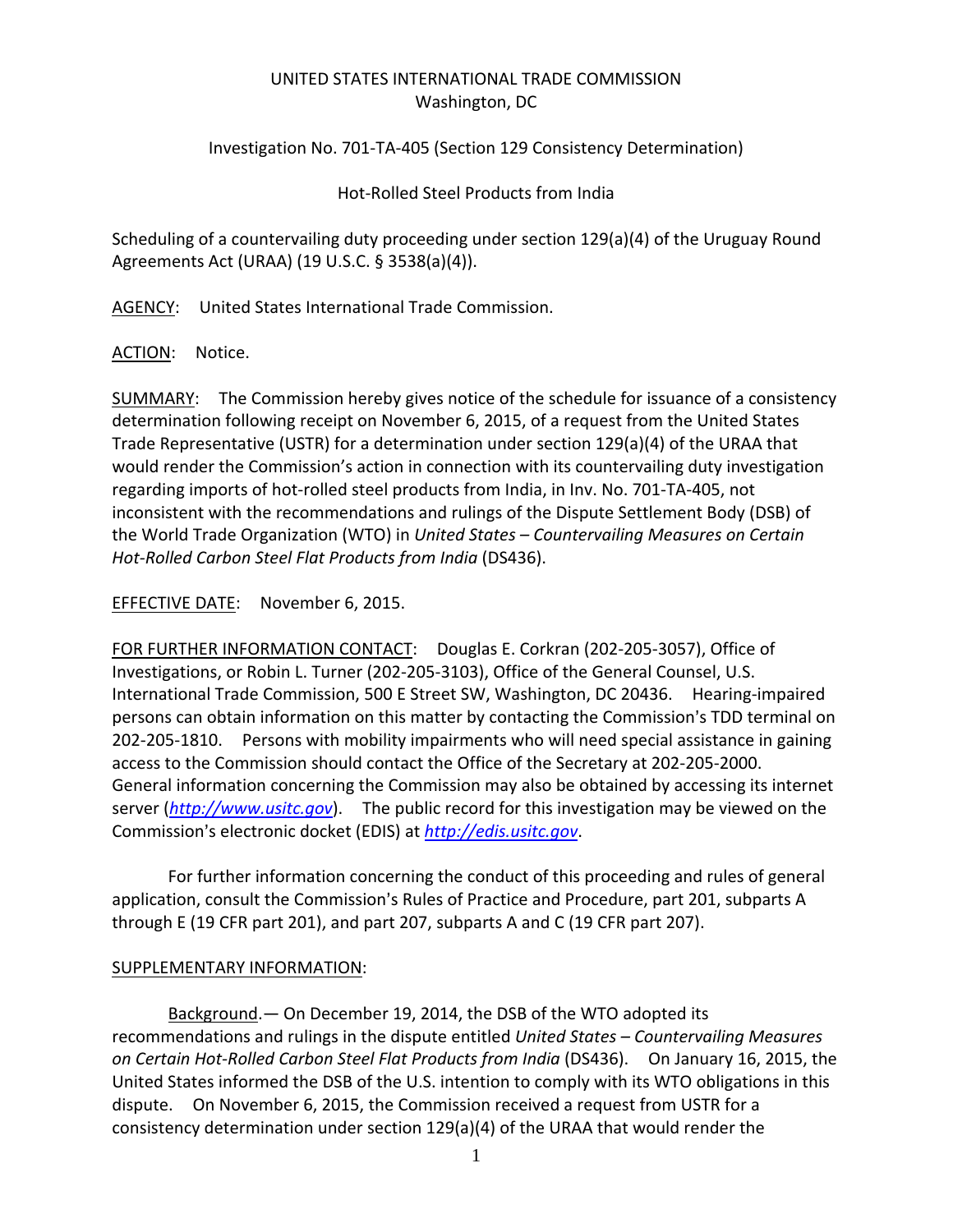Commission's action in connection with its countervailing duty investigation regarding hot-rolled steel imports from India not inconsistent with the DSB recommendations and rulings in *United States ‐ Countervailing Measures on Certain Hot‐Rolled Carbon Steel Flat Products from India* (DS436). (This proceeding involves the Commission's affirmative determination in the countervailing duty investigation regarding hot‐rolled steel imports from India in Inv. Nos. 701‐TA‐404‐408 and 731‐TA‐899‐904 and 906‐908 (Final), USITC Pub. 3446 (Aug. 2001) and USITC Pub. 3468 (Nov. 2001).) This request follows from the Commission's affirmative advisory report on October 23, 2015 in response to USTR's request, under section 129(a)(1) of the URAA, that Title VII of the Tariff Act of 1930 permitted the Commission to take steps in connection with its countervailing duty investigation regarding imports of hot-rolled steel products from India in Investigation No. 701‐TA‐405 that would render its action in that proceeding not inconsistent with the DSB recommendations and rulings in DS436. The Commission must issue its consistency determination within 120 days of the section 129(a)(4) request, or by March 7, 2016.

Participation in this proceeding and public service list. - Those persons who were interested parties participating in the original countervailing duty investigation regarding imports of hot-rolled steel products from India (*i.e.*, persons listed on the Commission Secretary's service list for Inv. No. 701‐TA‐405 (Final)), in addition to the Government of India, may participate in this proceeding. If an interested party is a successor firm to an interested party that participated in the original countervailing duty investigation regarding imports of hot-rolled steel products from India, please so indicate and describe the relationship. Interested parties, as described above, wishing to participate in this proceeding as parties must file an entry of appearance with the Secretary to the Commission, as provided in section 201.11 of the Commission's rules, no later than December 11, 2015. The Secretary will maintain a public service list containing the names and addresses of all persons, or their representatives, who are parties to the investigation.

Limited disclosure of business proprietary information (BPI) under an administrative protective order (APO) and BPI service list.--Pursuant to section 207.7(a) of the Commission's rules, the Secretary will make BPI regarding this proceeding available to authorized applicants under the APO issued in this proceeding, provided that the application is made no later than December 15, 2015. Authorized applicants must represent interested parties, as defined by 19 U.S.C. § 1677(9), who are parties to this proceeding. A separate service list will be maintained by the Secretary for those parties authorized to receive BPI under the APO.

Limitations on the scope of this proceeding. - This proceeding is being conducted in order for the Commission to make a determination that would render its determination in the countervailing duty investigation regarding imports of hot-rolled steel products from India, in Inv. No. 701‐TA‐405, not inconsistent with the DSB recommendations and rulings in DS436. Thus, this proceeding only involves issues related to the DSB recommendations and rulings and does not involve issues that were not in dispute in DS436 or on which the United States was found in conformity with its obligations under the WTO *Agreement on Subsidies and Countervailing Measures*. The DSB recommendations and rulings in this regard are set out in paragraphs 4.587 to 4.600 of the Appellate Body report (WT/DS436/AB/R) (https://www.wto.org/english/tratop\_e/dispu\_e/cases\_e/ds436\_e.htm); its conclusions based